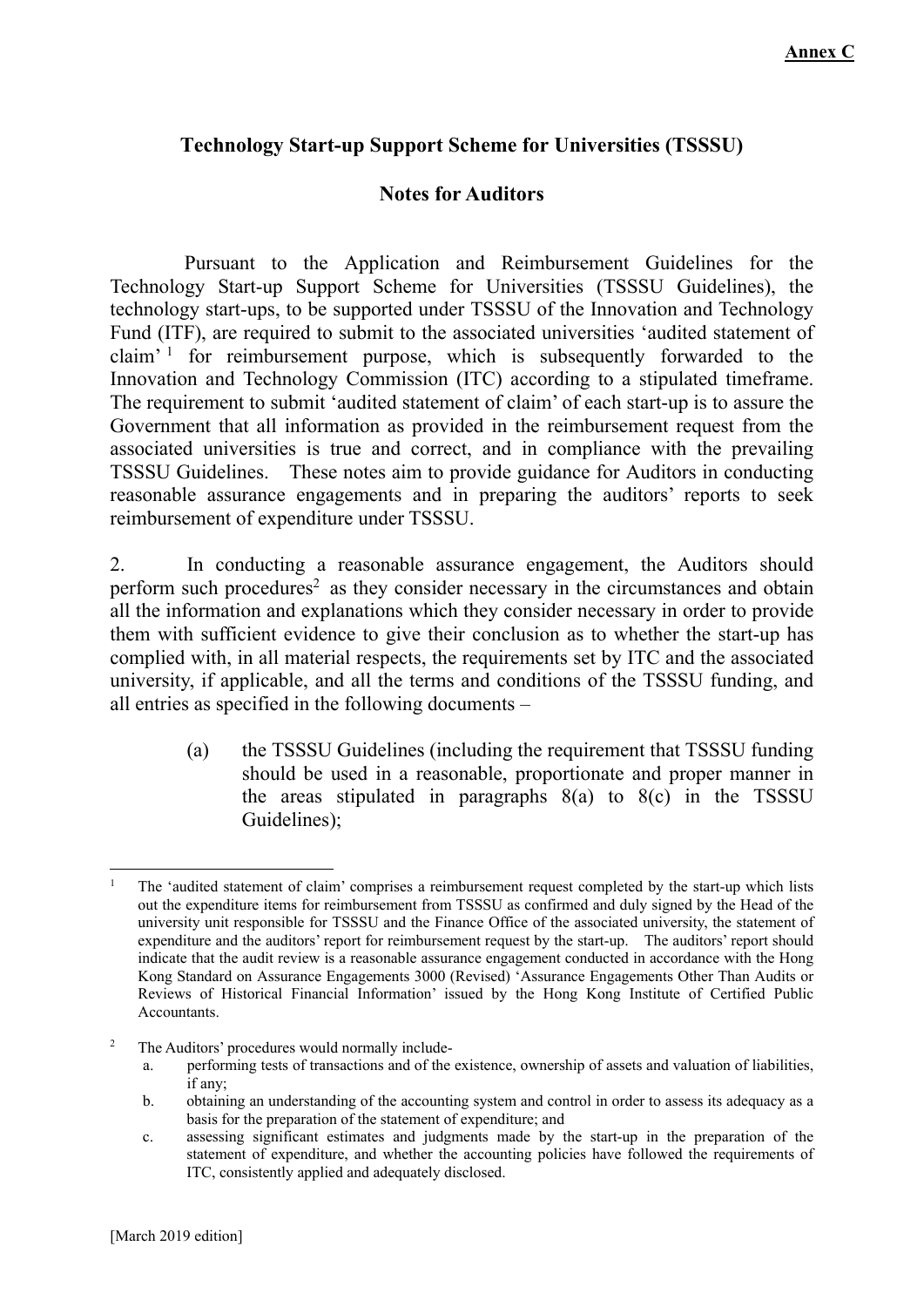- (b) all instructions and correspondences issued by ITC to the associated university and the start-up as well as those from the associated university and agreed by ITC in respect of TSSSU funding; and
- (c) the application form, the business proposal, and/or subsequent change request(s) agreed by the associated university and ITC.

3. The Auditors should comply with the Hong Kong Standard on Assurance Engagements 3000 (Revised) "Assurance Engagements Other Than Audits or Reviews of Historical Financial Information" issued and updated from time to time by the Hong Kong Institute of Certified Public Accountants<sup>3</sup>. The following information is required in an auditors' report prepared by the Auditors to be submitted to the associated universities and ITC -

- (a) the Auditors should state whether, in their conclusion, the start-up has complied with, in all material respects, the requirements set by ITC and the associated university, if applicable, all the terms and conditions of TSSSU funding, as specified in the documents mentioned in paragraph 2 above;
- (b) if the Auditors are of the opinion that there exists any material non-compliance as identified in paragraph 3(a) above, they should make full disclosure and quantify the effects of such non-compliance in the auditors' report; and
- (c) if the Auditors are of the opinion that a proper and separate set of books and records have not been kept by the start-up for TSSSU funding, or if the Auditors fail to obtain all the information and explanations which are necessary for the purpose of the reasonable assurance engagement, they should make appropriate qualifications in the auditors' report.

4. The Auditors should plan and conduct the reasonable assurance engagement to satisfy paragraphs 2 and 3 above. In case of any ambiguity regarding the TSSSU Guidelines and rules and regulations governing TSSSU funding prescribed by ITC and/or the associated universities, Auditors should seek clarification from ITC and the associated universities, as appropriate. Any unreasonable reservation or denial of conclusion, for example, comments about ambiguity of guidelines or requirements of the funding support, expressed by Auditors in the auditor's report, will be returned to the start-ups for follow-up before re-submission.

5. The Auditors may come across during the course of their reasonable assurance engagements weaknesses/breakdown in internal control which are

 $\frac{1}{3}$  The Hong Kong Institute of Certified Public Accountants would expect its members to apply those relevant and applicable Standards set out in Hong Kong Standards on Auditing when performing 'Reasonable Assurance Engagements'.